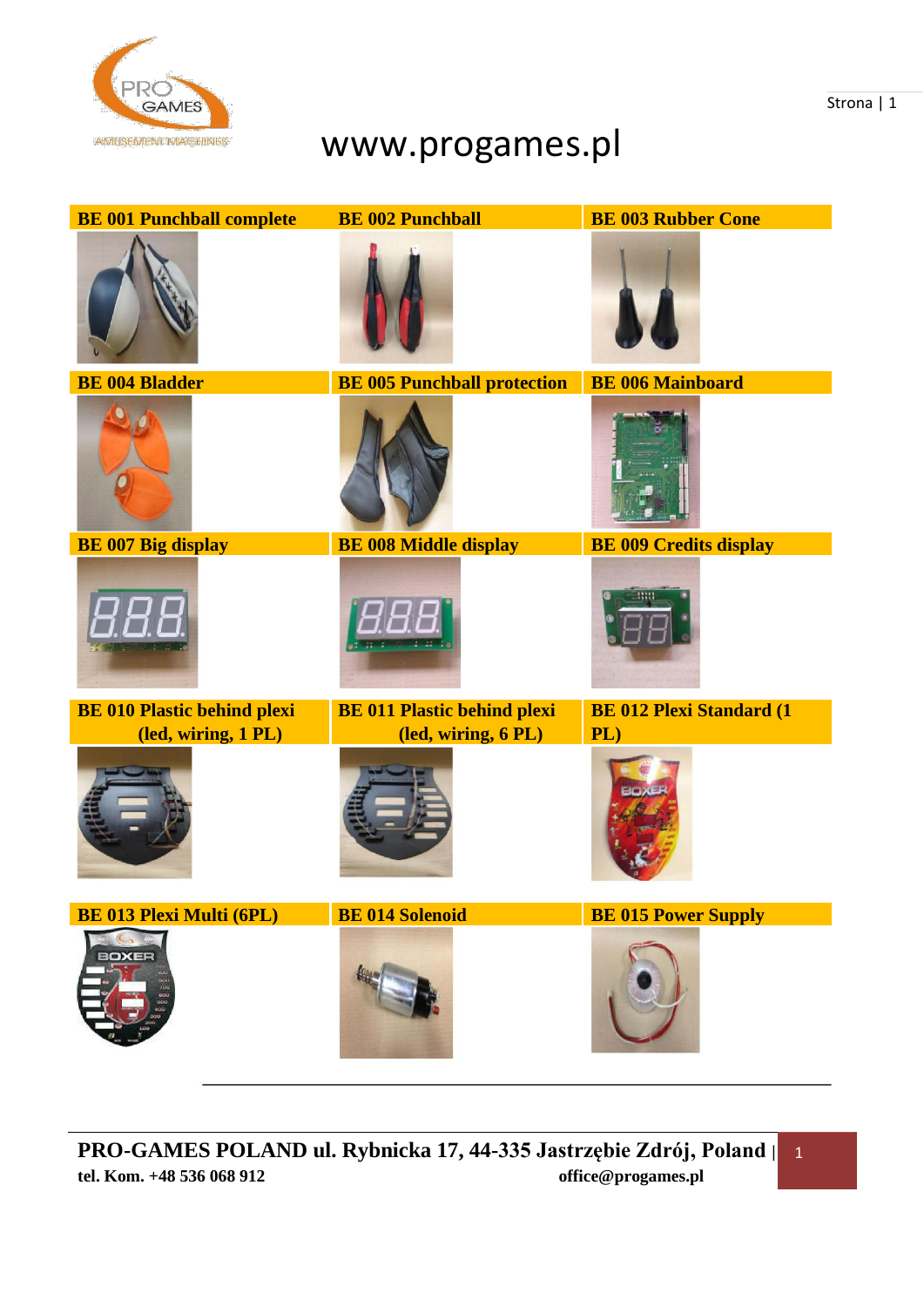

## www.progames.pl

|                                      | _ ت<br>$\sim$ $\sim$ $\sim$ $\sim$ $\sim$ $\sim$<br>H. |                                    |  |
|--------------------------------------|--------------------------------------------------------|------------------------------------|--|
| <b>BE 016 BE 056 Position sensor</b> | <b>BE 017 Small silent block</b>                       | <b>BE 018 Big silent block</b>     |  |
|                                      |                                                        |                                    |  |
| <b>BE 019 Boxer cushion</b>          | BE 020 Rubber under transfor BE 021 Cashbox door large |                                    |  |
|                                      |                                                        |                                    |  |
| <b>BE 022 Cashbox door small</b>     | <b>BE 023 Big complete spring</b>                      | <b>BE 024 Small hammer for</b>     |  |
|                                      | for mechanism                                          | mechanism                          |  |
|                                      |                                                        |                                    |  |
| <b>BE 025 Small metal of</b>         | <b>BE 026 Small metal of</b>                           | <b>BE 027 Spring for mechanism</b> |  |
| mechanism                            | mechanism                                              | (tuleja)                           |  |
|                                      |                                                        |                                    |  |
| <b>BE 028 Spring</b>                 | <b>BE 029 Coin acceptor wire</b>                       | <b>BE 030 Electric cable</b>       |  |
| COLOUNY                              |                                                        | $\sim$                             |  |
| <b>BE 031 Halogen</b>                | <b>BE 032 Mechanical counter</b>                       | <b>BE 033 Metal back of boxer</b>  |  |
|                                      |                                                        |                                    |  |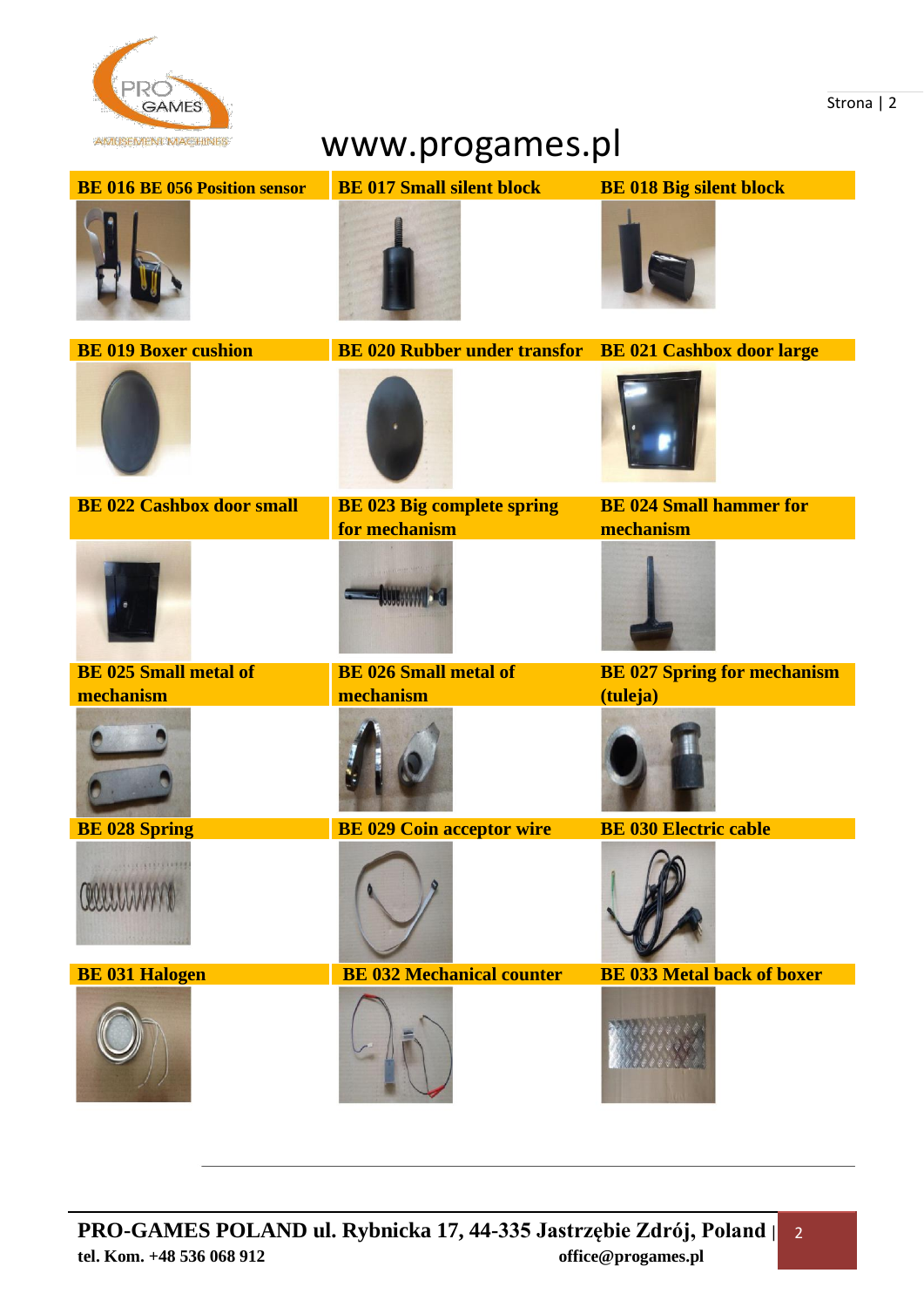

## www.progames.com

| <b>BE 034 Metal bottom of boxer</b> | <b>BE 035 On Off Button</b>            | <b>BE 036 Speaker</b>            |
|-------------------------------------|----------------------------------------|----------------------------------|
|                                     |                                        | 756                              |
| <b>BE 037 Coin acceptor RM5,</b>    | <b>BE 038 Front cover of coin</b>      | BE 039 Wheels 2 pcs.             |
| <b>NRI</b>                          | acceptor                               |                                  |
| <b>BE 040 Small spring</b>          | <b>BE 041 Complete sticker -</b>       | <b>BE 042 Complete mechanism</b> |
| for mechanism                       | various graphics<br>BOXER & 1 64 BOXER |                                  |
| <b>BE 043 Wire for display</b>      | <b>BE 044 Start buton plastic</b>      | <b>BE 045 Display master</b>     |
|                                     |                                        |                                  |
| <b>BE 046 Display slave</b>         | <b>BE 047 Arm to kicker</b>            | <b>BE 048 Fender kicker</b>      |
|                                     |                                        |                                  |
| <b>BE 049 Kicker ball</b>           | <b>BE 050 Lock for small doors</b>     | <b>BE 051 Lock for big doors</b> |
|                                     |                                        |                                  |